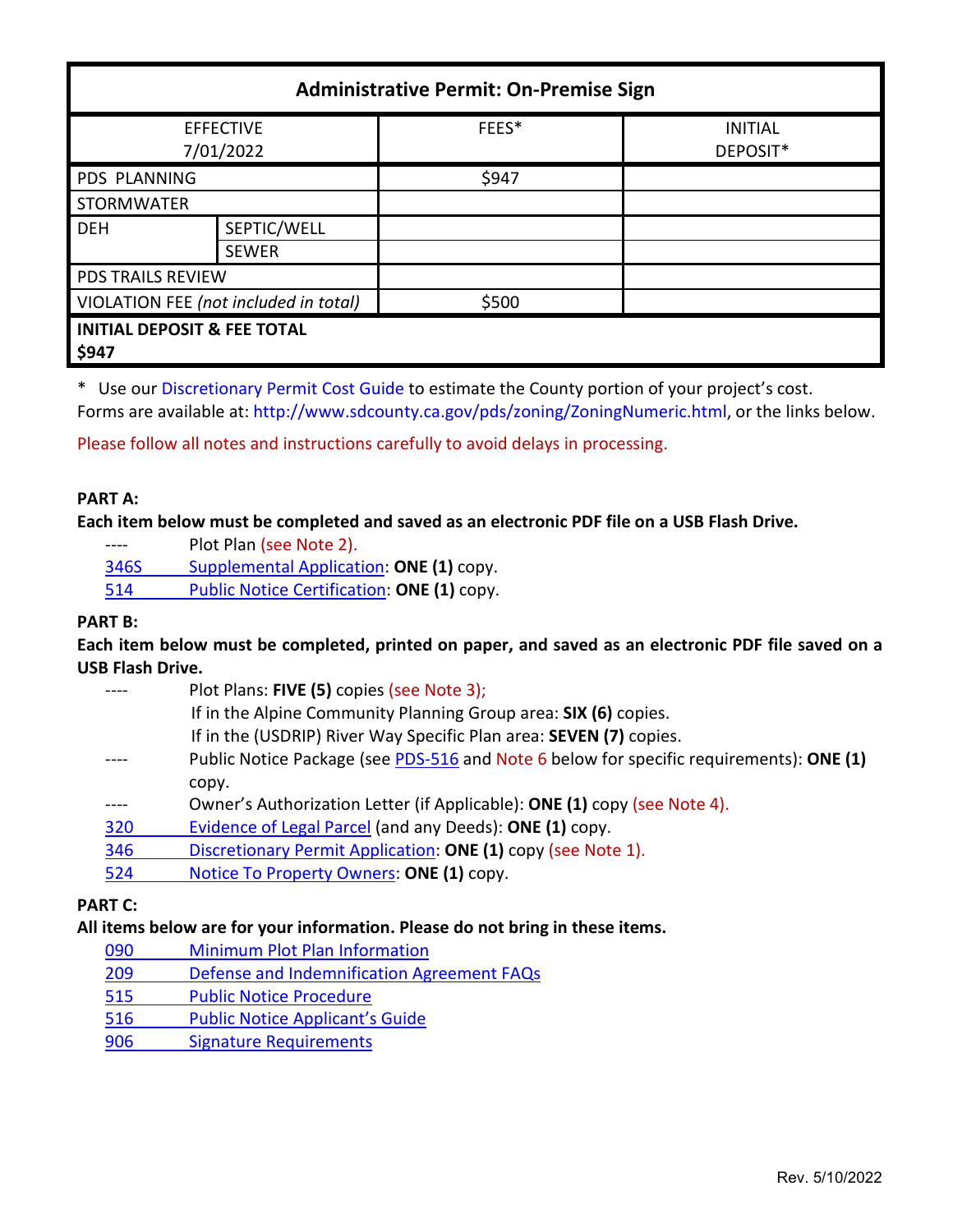#### **NOTES:**

#### 1. **IMPORTANT:**

A Registered Property Owner **MUST SUBMIT** a **Signed Letter of Authorization** for an Agent if; An Authorized Agent signs the PDS-346 form and is not the registered owner of the parcel. Or, the parcel is owned by two or more registered owners. Or, not all of the registered owners are signing the PDS-346 form.

Or, the Authorized Agent is not the Financially Responsible Party. Or, the parcel is owned by a Corporation. **ADDITIONALLY:**  Financially Responsible Party **MUST SIGN** form PDS-126. Financially Responsible Party **INFORMATION MUST MATCH EXACTLY** on form PDS-126

2. Save each complete Study, Report, Plot Plan, Map, etc., as an electronic PDF file onto ONE (1) USB Flash Drive. Provide only ONE (1) USB Flash Drive. Submit only the requested files. Files CANNOT have any security restrictions or passwords. Please name each PDF file on the USB Flash Drive based on the "Title or Type" of document being submitted (examples: Plot Plan, Resource Protection Study, Grading Plan). Please note: the USB Flash Drive will not be returned.

Authorized Agent **may sign** form PDS-346 **ONLY IF ATTACHED** to a **Signed Letter of Authorization.** 

- 3. Plot plans and Elevations showing all existing and proposed signs on site are to be stapled together in sets and folded to 8½" x 11" with the lower right-hand corner exposed.
- 4. Owner's Authorization Letter; (If Applicable) a letter signed by the owner authorizing the applicant to apply for the permit.
- 5. Project goes to local Community Planning Group and/or Design Review Board for recommendation.
- 6. Notice of the application shall be given to all property owners within 500' (feet) from the applicant's property and a minimum of 20 different owners. For example, if 20 different property owners cannot be found within a 500' radius, the notice area shall be expanded until 20 property owners are available for notification. See table below for more details.

| 500' Min. Distribution Distance of         | 1000' Min. Distribution Distance of        | 1500' Min. Distribution Distance of         |
|--------------------------------------------|--------------------------------------------|---------------------------------------------|
| <b>Public Notices; Min. of 20 Property</b> | <b>Public Notices; Min. of 50 Property</b> | <b>Public Notices; Min. of 100 Property</b> |
| <b>Owners</b>                              | <b>Owners</b>                              | <b>Owners</b>                               |
| • Administrative Permits                   | • Agricultural Preserve Establishment/     | • General Plan Amendment                    |
| • Habitat Loss Permits                     | Disestablishment                           | $\bullet$ Rezone                            |
| • Minor Use Permits                        | • Alcoholic Beverage License               | • Specific Plan Amendment                   |
| • Open Space Encroachment                  | • Open Space Vacation                      | • Major Use Permit                          |
| • Reclamation Plan                         | • Tentative Map (<50 lots)                 | • Tentative Map (>50 lots)                  |
| • Site Plan (<10,000 sq ft.)               | • Site Plan (>10,000 sq ft)                | • Site Plan (>25,000 sq ft)                 |
| • Tentative Parcel Map                     | • Appeals of above projects                | • Appeals of above projects                 |
| $\bullet$ Variance                         |                                            |                                             |
| • Wireless Facilities                      |                                            |                                             |
| • Appeals of above projects                |                                            |                                             |

- 7. If project is a violation, plans must have Code Compliance Officer's stamp before accepting the application.
- 8. Your application package must be complete when you bring it in for submittal. The submittal process begins at the main "Check-In" counter on the first floor.

#### **9. Office Location and Hours:**

5510 Overland Avenue, Suite 110 (First Floor), San Diego, CA 92123.